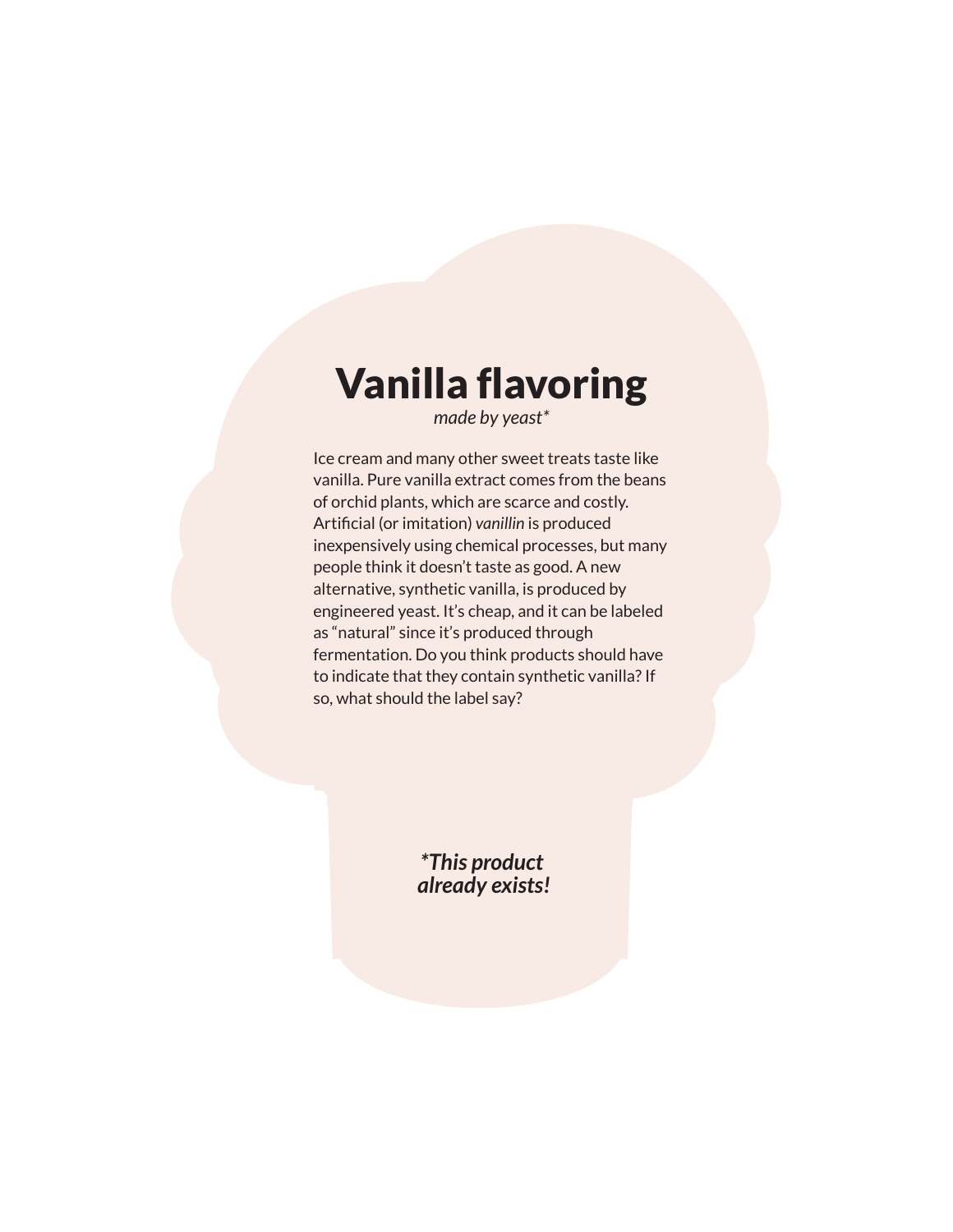## Vanilla flavoring

*made by yeast\**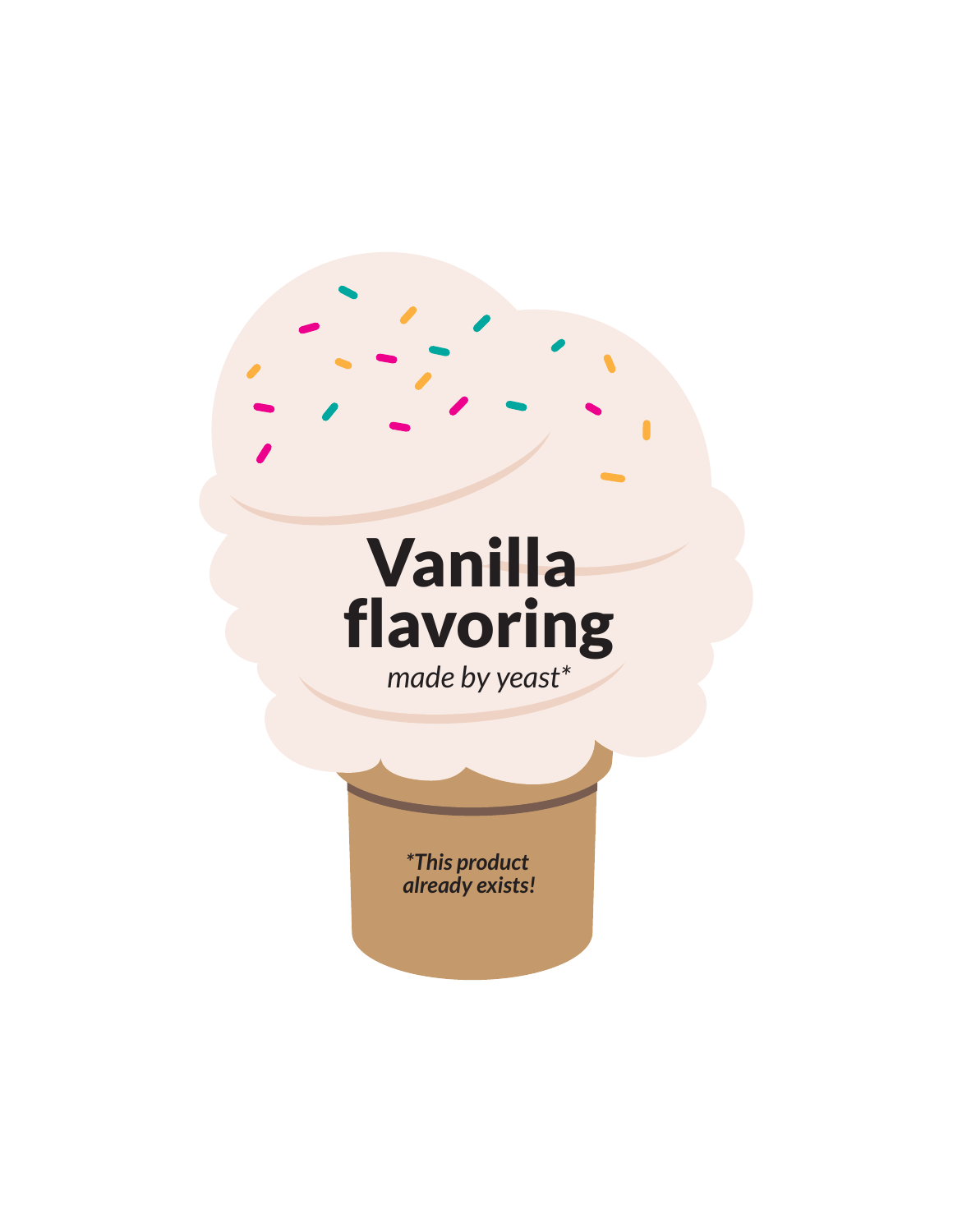#### **Caffeine** *made by yeast*

People drink caffeinated coffee, soda, and energy drinks to wake them up, give them energy, and increase their ability to concentrate. Caffeine is naturally found in plants from South America, including coffee plant seeds, cocoa beans, and kola nuts. By engineering yeast to produce caffeine, we could growthis ingredient in the lab, which might be less expensive. Do you think the reduced cost would be worth the potential threat to jobs on coffee and cocoa plantations?

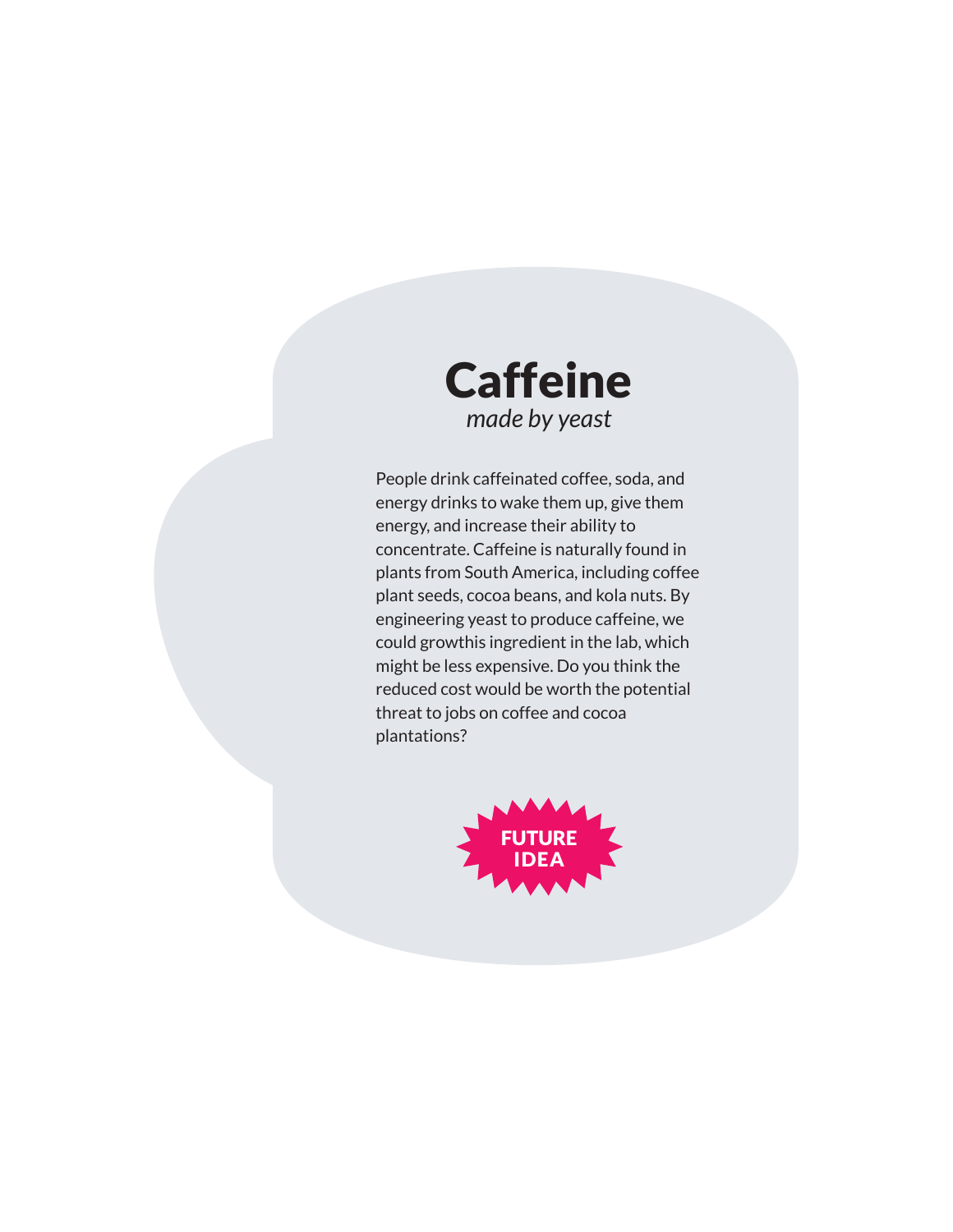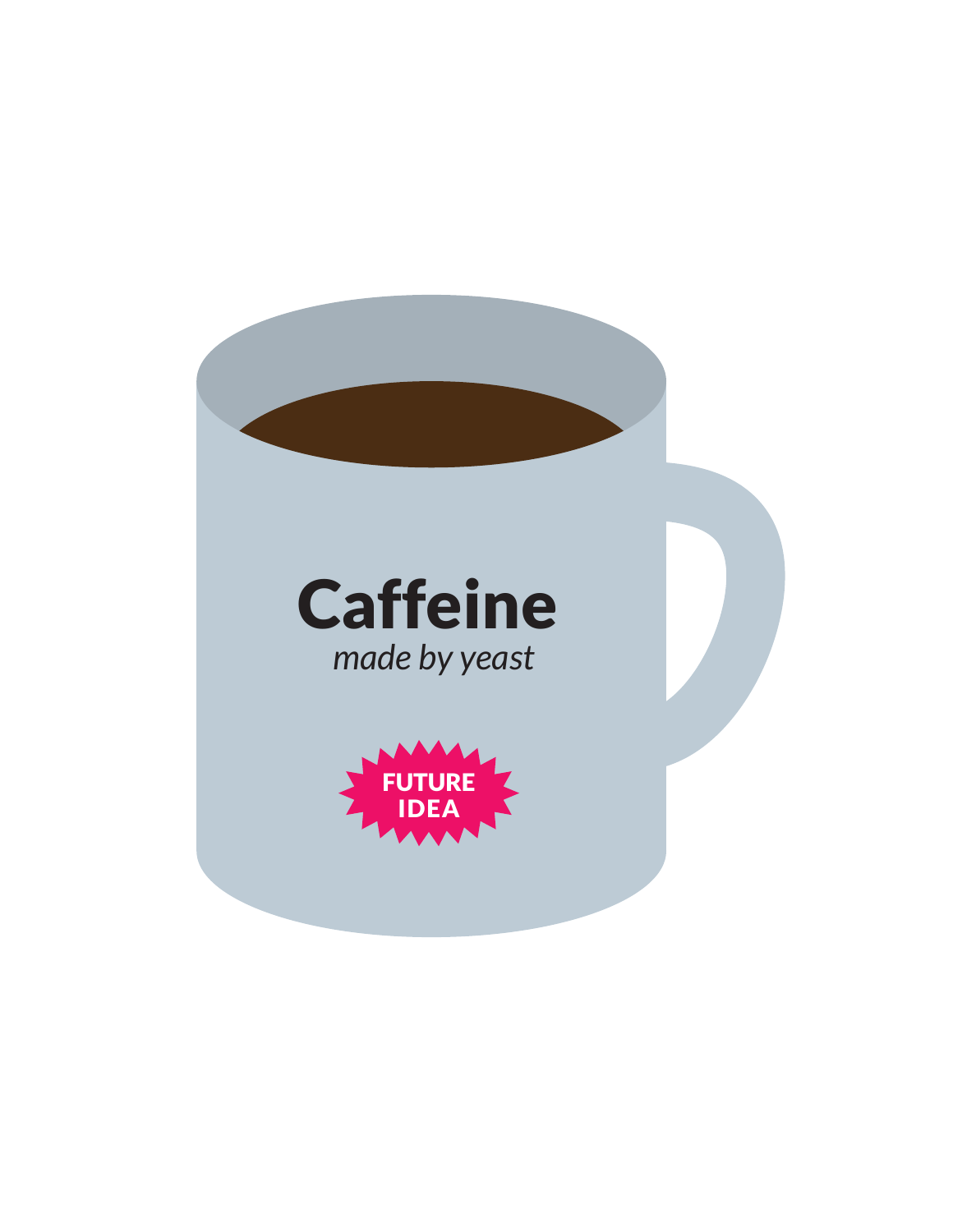



Meat grown in a lab sounds like science fiction—but it's now possible to grow animal muscle fibers in a laboratory using stem cells. *In vitro* meat isn't yet available in the supermarket, but in the future it could help feed a growing world population using less energy and land than livestock. Some animal rights advocates support this technology over raising animals for meat. Would you choose lab-grown meat over a beef or soy burger?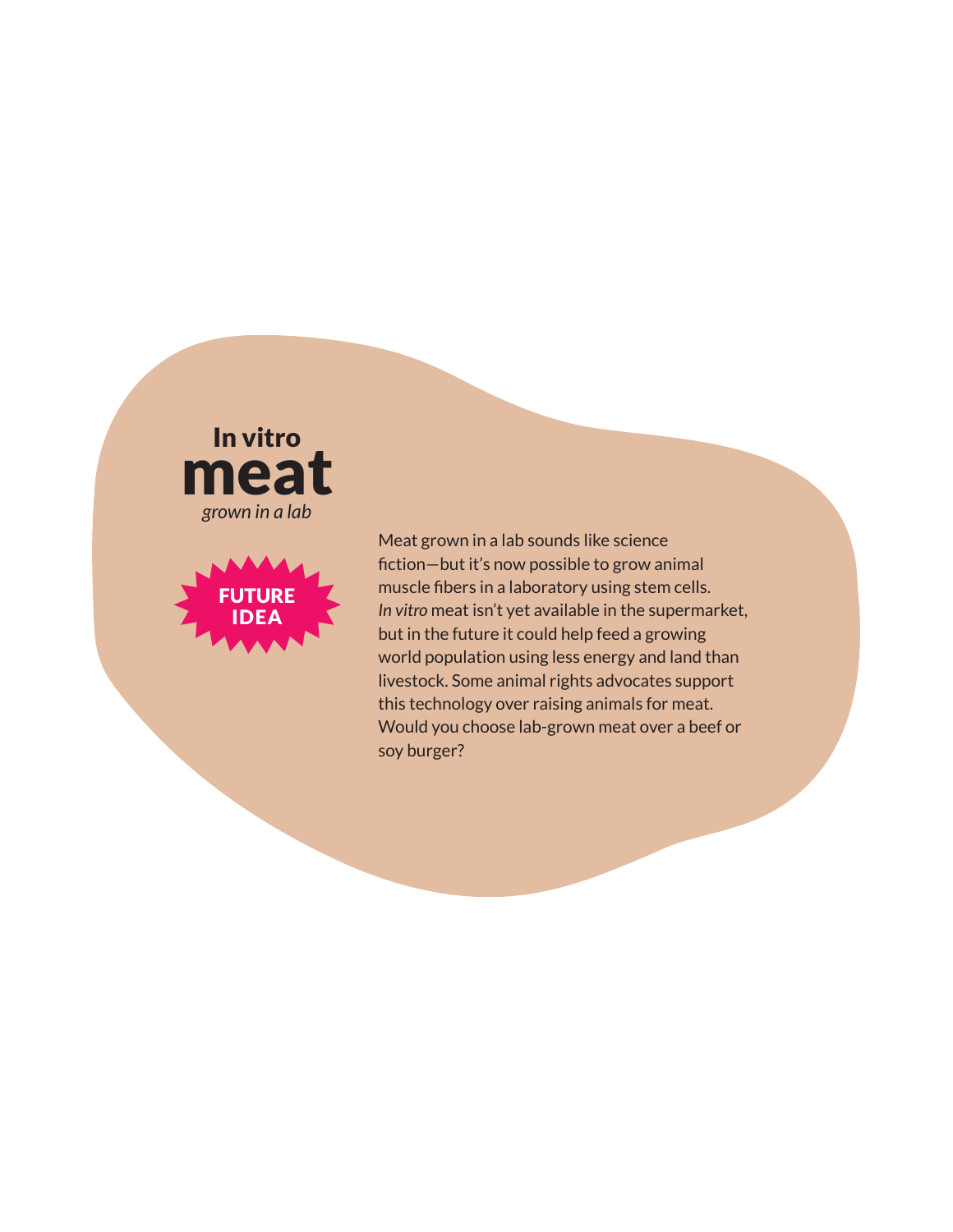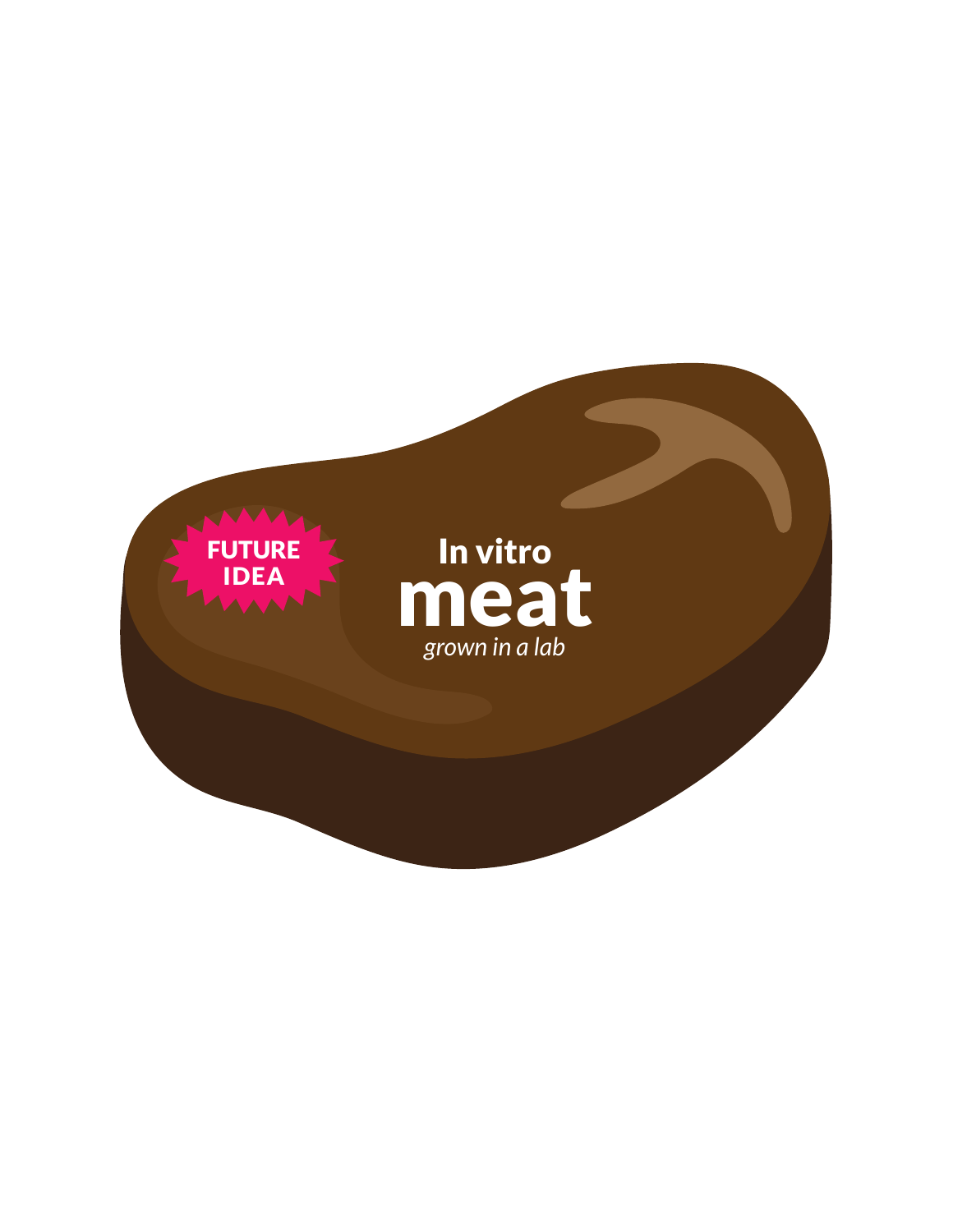

Golden Rice was developed to provide vitamin A to people around the world whose diet consists mostly of rice. Millions of people suffer from vitamin A deficiency, which can result in serious health problems such as blindness. Golden Rice plants have been genetically engineered so that the edible grains include *beta-carotene,*  which your body converts to vitamin A. But Golden Rice has met some resistance: some groups are opposed to it as a genetically modified organism (GMO), and some people think it just doesn't taste very good. Are you concerned about growing and distributing GMO crops such as Golden Rice? Would you eat rice that could make you healthier but might not taste as good?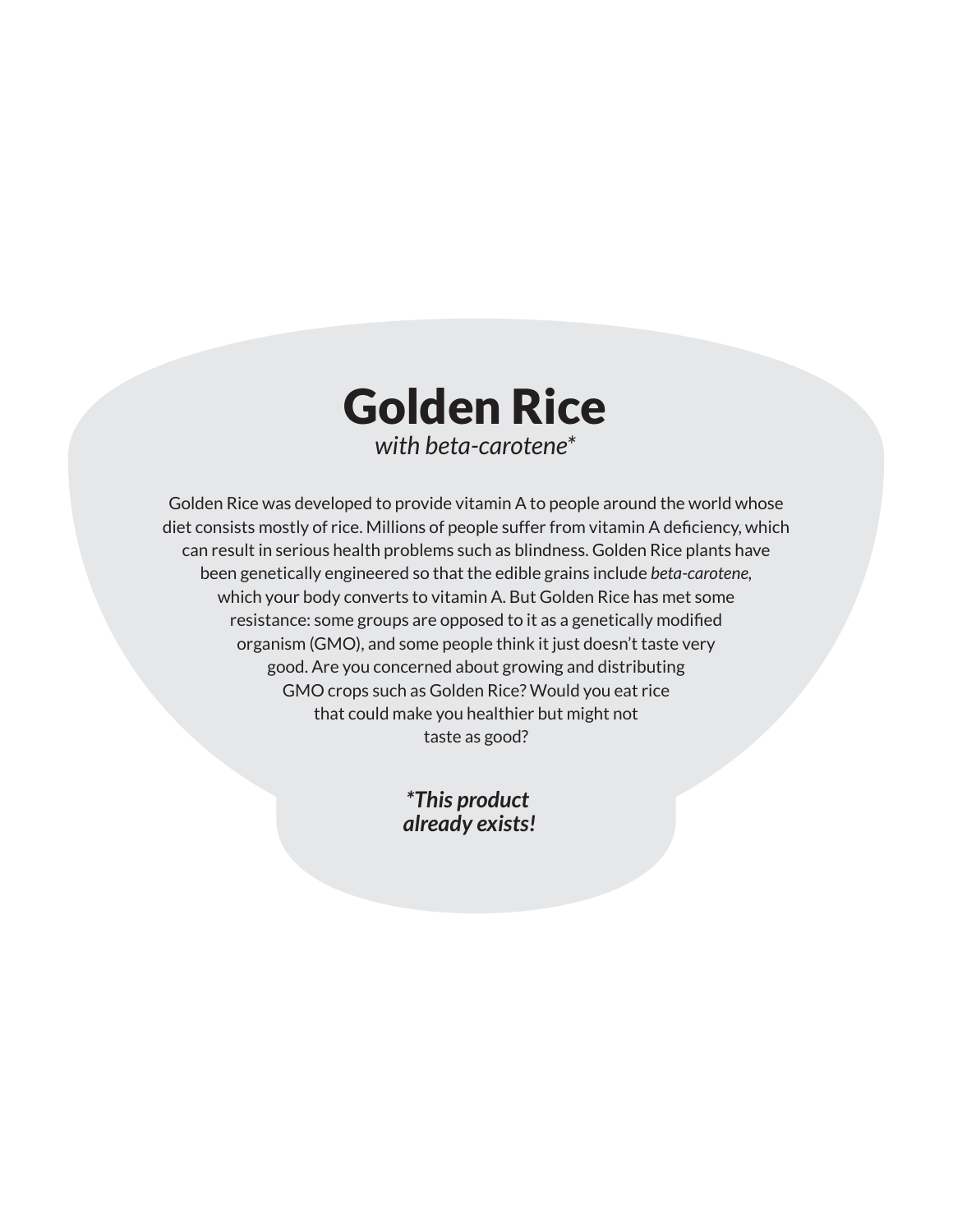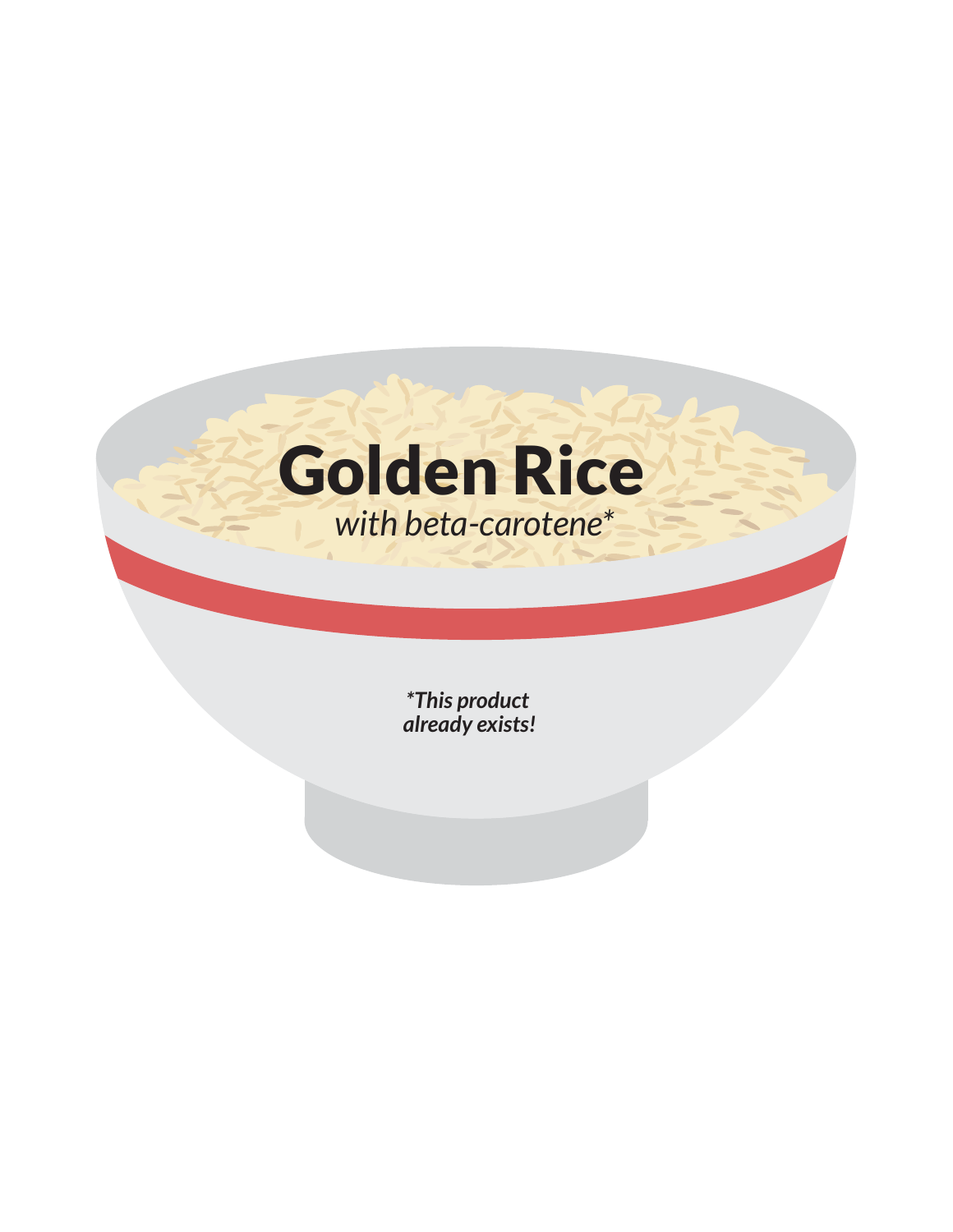

Coconut oil is extracted from coconut meat, and is used as an ingredient in baked goods, fried foods, soaps, and health and beauty products. Most coconut oil comes from trees grown in tropical areas. Researchers have engineered algae to produce *lauric acid,* which is the saturated fatty acid found in coconut oil (as well as palm kernel oil). How do you feel about using or eating oil produced by algae?

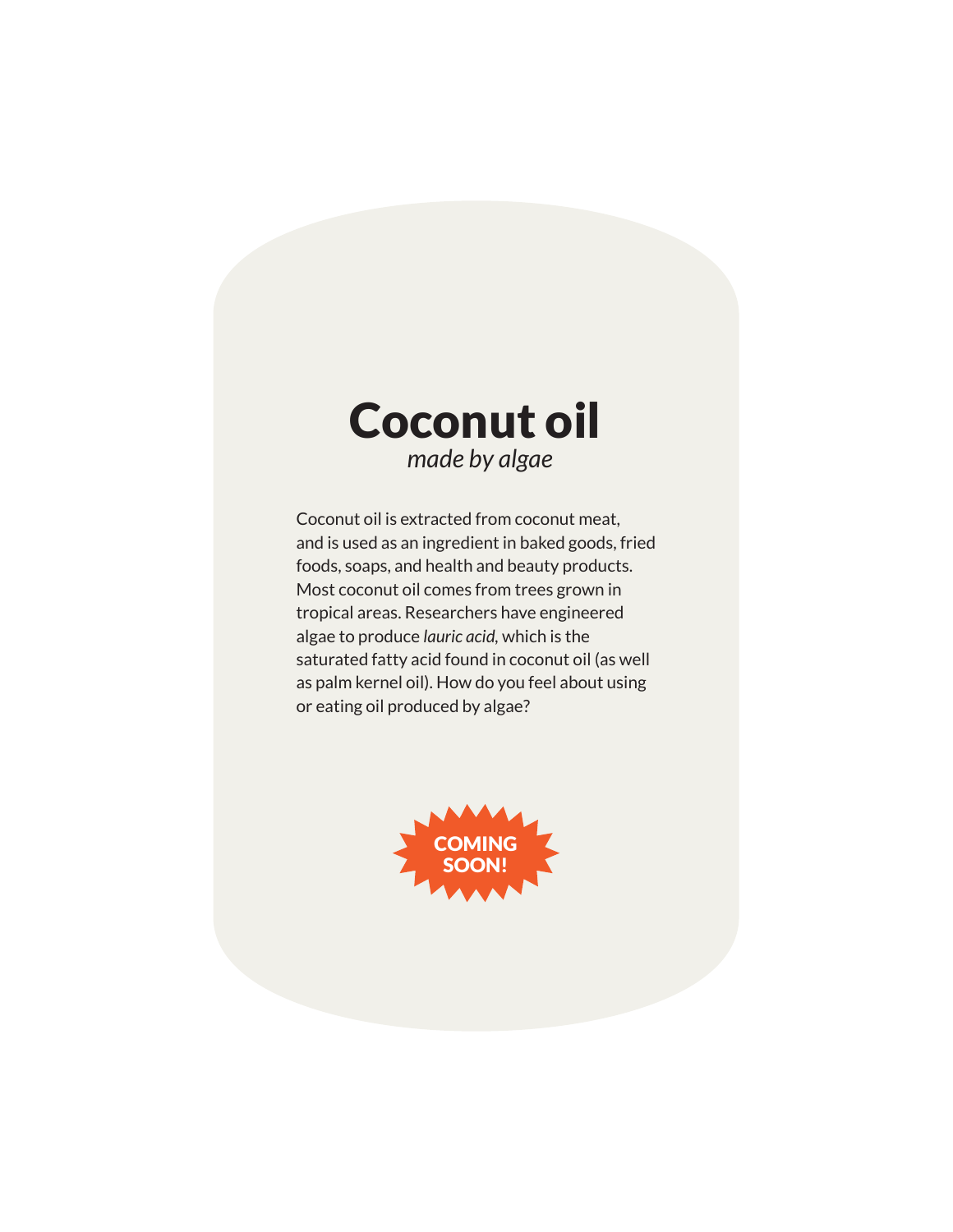

*made by algae*

**COMING** SOON!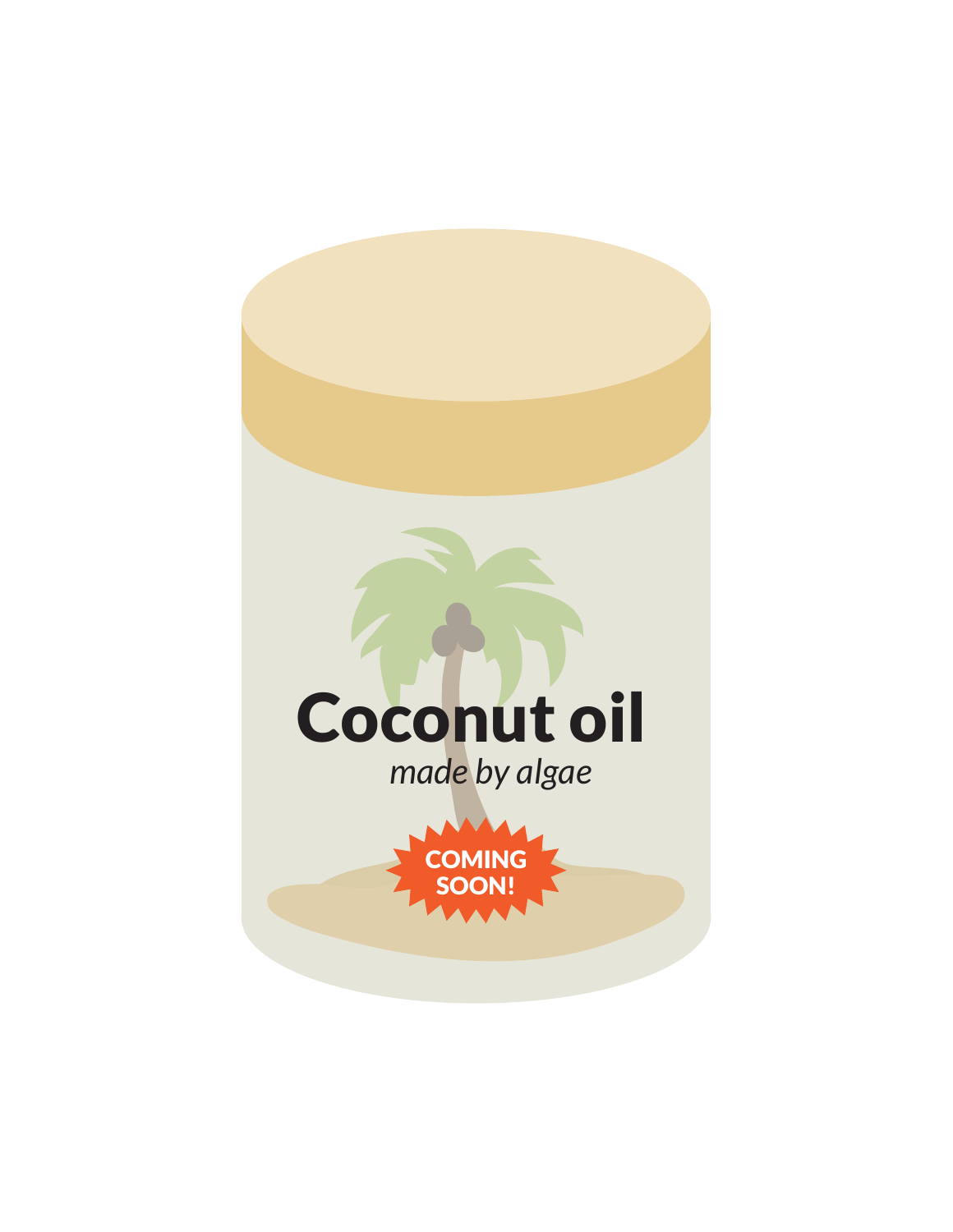

Researchers are developing synthetic milk by inserting DNA sequences from cattle into yeast cells. The yeast cultures produce real milk proteins, which are combined with vegetable fats, calcium, and other ingredients to boost the nutritional value and make the drink taste like cow milk. The company producing "Muufri" suggests that their product is more humane and sustainable than milk produced by cows—and it's lactose free. What would convince you to drink yeast milk instead of cow milk or other alternatives?

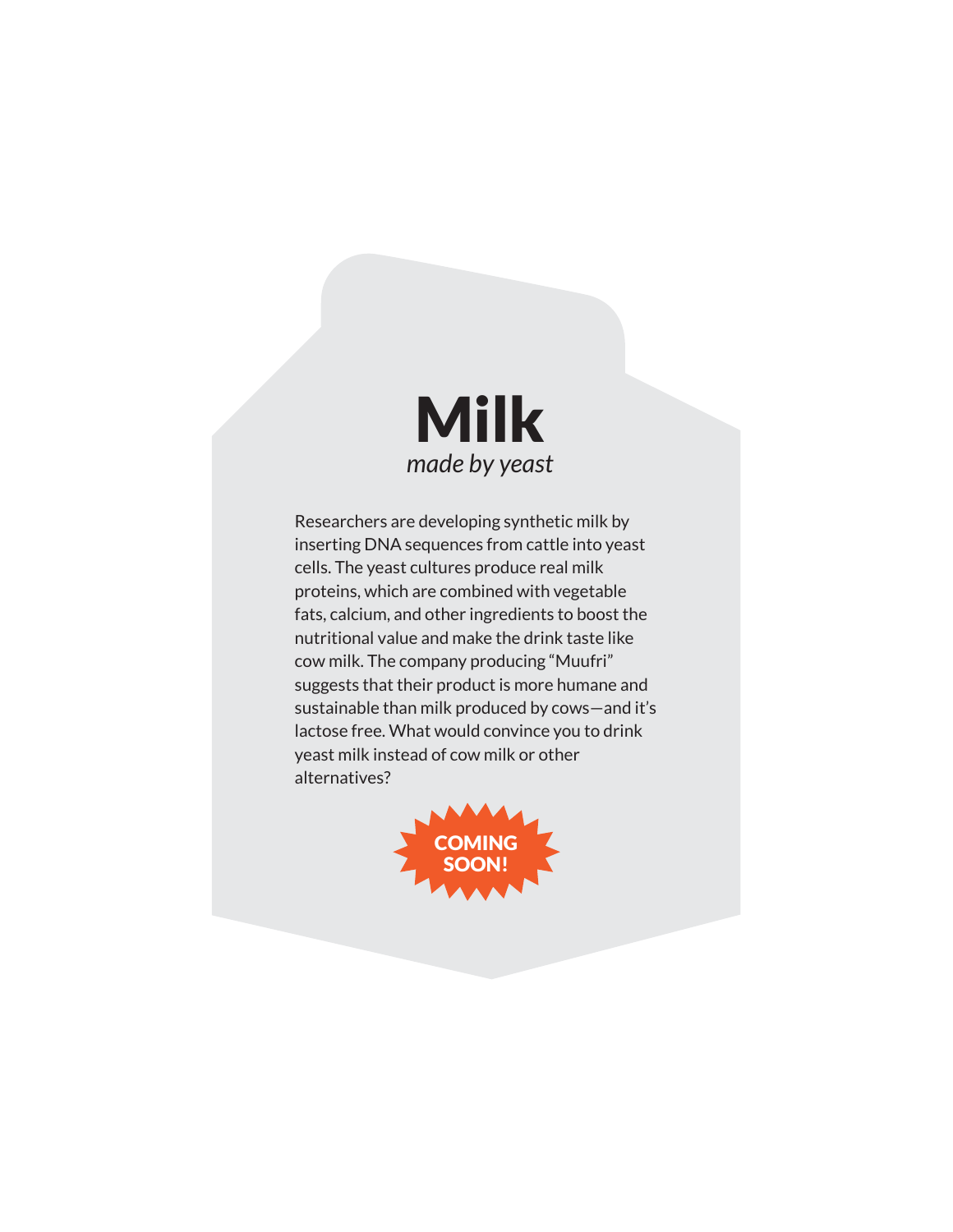

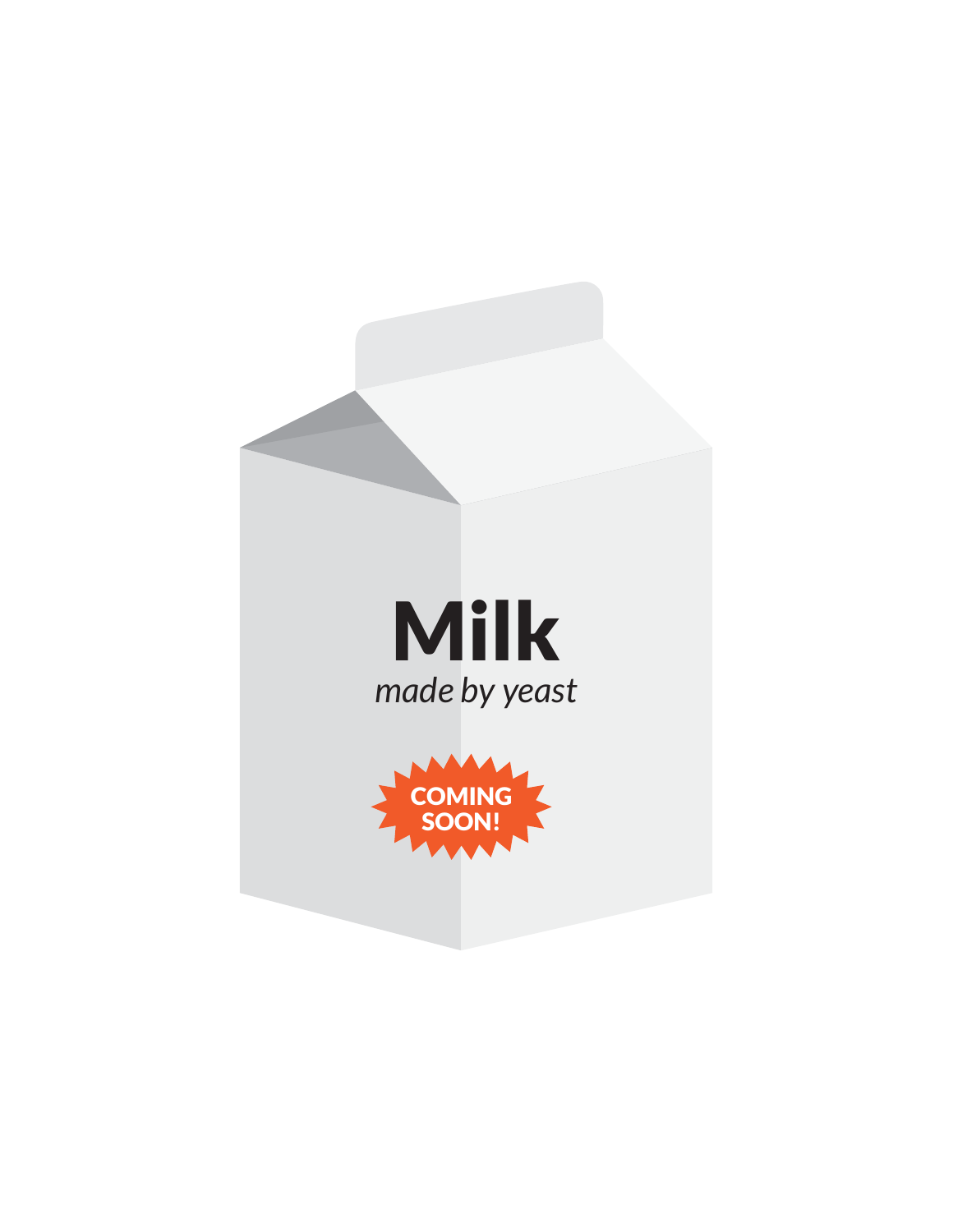# Daily food pill Daily food pill

adopted. What would happen to farmers and food production systems would have to change if this technology were widely to go! On the flip side, many social, cultural, and economic or even take time to eat. Instead you'd just pop a pill and be good for food and nutrition. You wouldn't have to shop for food, cook, industries? What would you miss about food as we eat it now? systems would have to change if this technology were widely to go! On the flip side, many social, cultural, and economic for food and nutrition. You wouldn't have to shop for food, cook, Imagine a small daily pill that could meet all your requirements industries? What would you miss about food as we eat it now? adopted. What would happen to farmers and food production or even take time to eat. Instead you'd just pop a pill and be good Imagine a small daily pill that could meet all your requirements

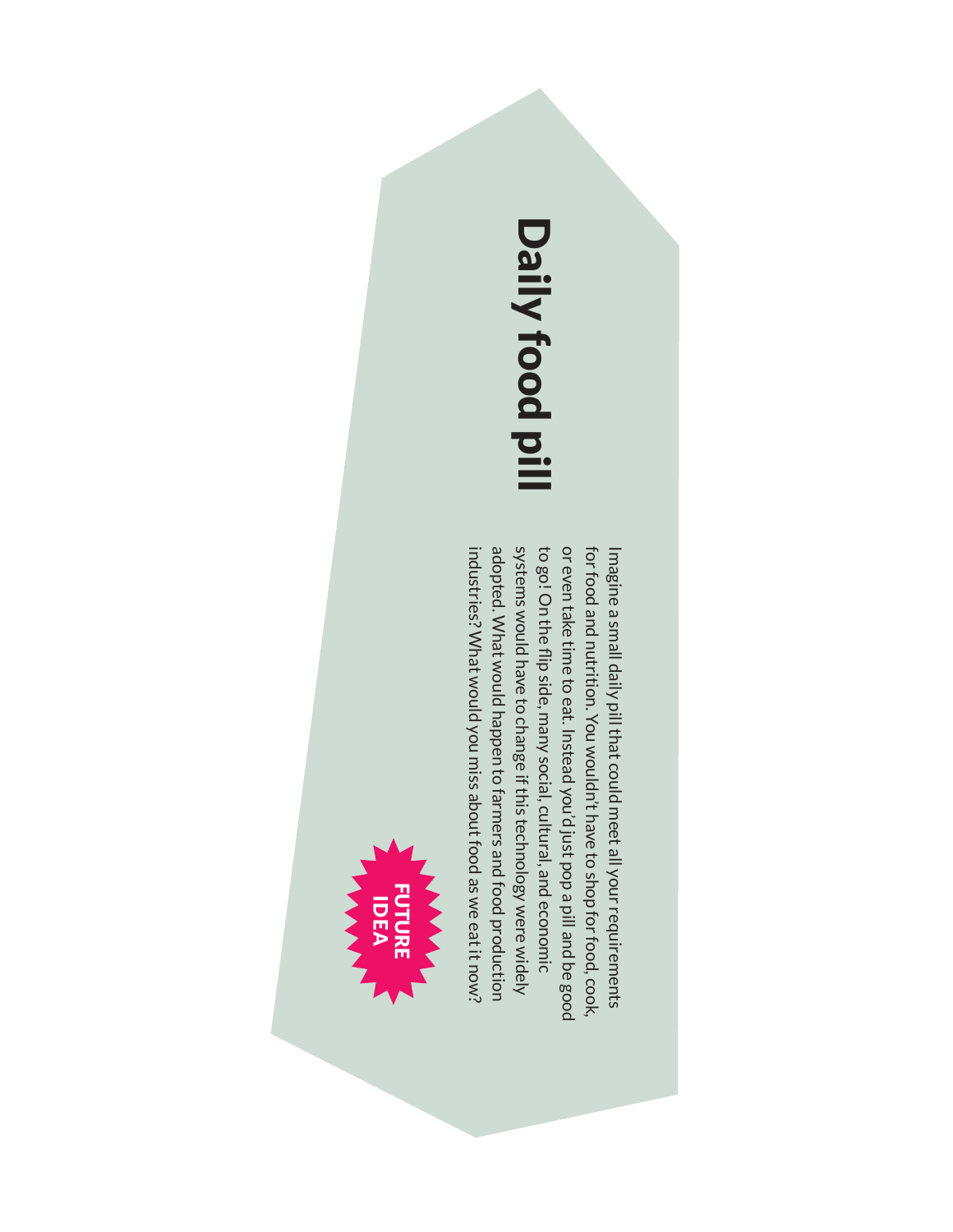